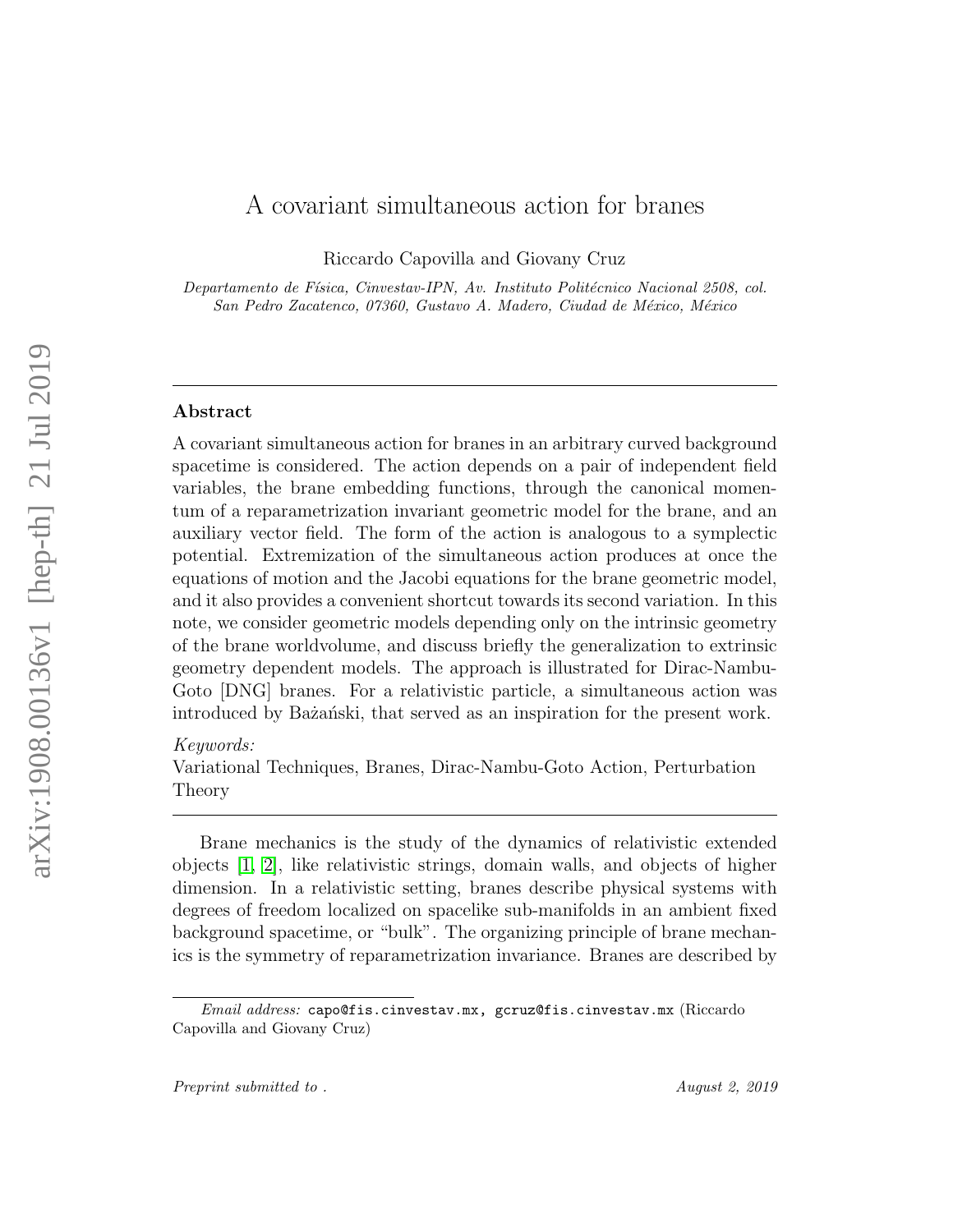a reparametrization invariant local action that is a functional of the geometry of the worldvolume spanned by the brane in its evolution. Reparametrization invariance and the background diffeomorphism invariance, or Poincar´e invariance for a Minkowski background, limit strongly the number of possible geometric models available. Besides its importance in relativistic mechanics, brane mechanics is of interest in a variety of contexts. Brane mechanics plays an essential role in the framework of braneworlds scenarios, where the four-dimensional universe is considered as a brane embedded in a higher dimensional fixed background, curved or flat, see e.g. [\[3\]](#page-11-2) and references therein, and in M-theory, where branes are considered as fundamental objects, see e.g. [\[4\]](#page-11-3). Other applications in the realm of astrophysics and black hole physics where physical degrees of freedom are localized on submanifolds of spacetime can also be listed. An additional recent motivation comes from the study of entangling surfaces, and the general subject of boundary entropy [\[5,](#page-11-4) [6,](#page-11-5) [7\]](#page-11-6).

The main point of this note is to offer a covariant simultaneous action that depends both on the shape functions describing the brane worldvolume and an additional auxiliary vector field. We consider a brane described by a reparametrization invariant local action, and thus by a geometrical model. Variation of the simultaneous action produces at once both the brane equations of motion, and the brane Jacobi equation, describing perturbations of the brane about a solution of its equations of motion. The Jacobi equation can be considered also as an equation describing the effect of the background curvature on nearby branes in their evolution. In this case, the additional vector field can be interpreted as a deviation vector, as in the limit case of a relativistic particle, where it satisfies the familiar geodesic deviation equation [\[8\]](#page-11-7). In other words, the simultaneous action gives at once the first and second order perturbations of the brane. For the latter, it can be considered as a convenient shortcut, since it reduces the calculation of the second variation to a first variation.

For a relativistic particle, a simultaneous variational principle was proposed by Bažanski in  $[9, 10]$  $[9, 10]$ , that gives both the geodesic equation and the geodesic deviation equation. Bazantiski had previously considered the case of a general field theory in [\[11\]](#page-11-10), motivated by work in the calculus of variations that goes back to Carathéodhory  $[12]$ . For the case of a Dirac-Nambu-Goto [DNG] brane this generalization has been considered before by various authors, e.g. [\[13,](#page-11-12) [14\]](#page-11-13), but the importance of the underlying variational structure and its generality does not appear to have been properly recognized.

The generality of the framework is to be intended in the sense that the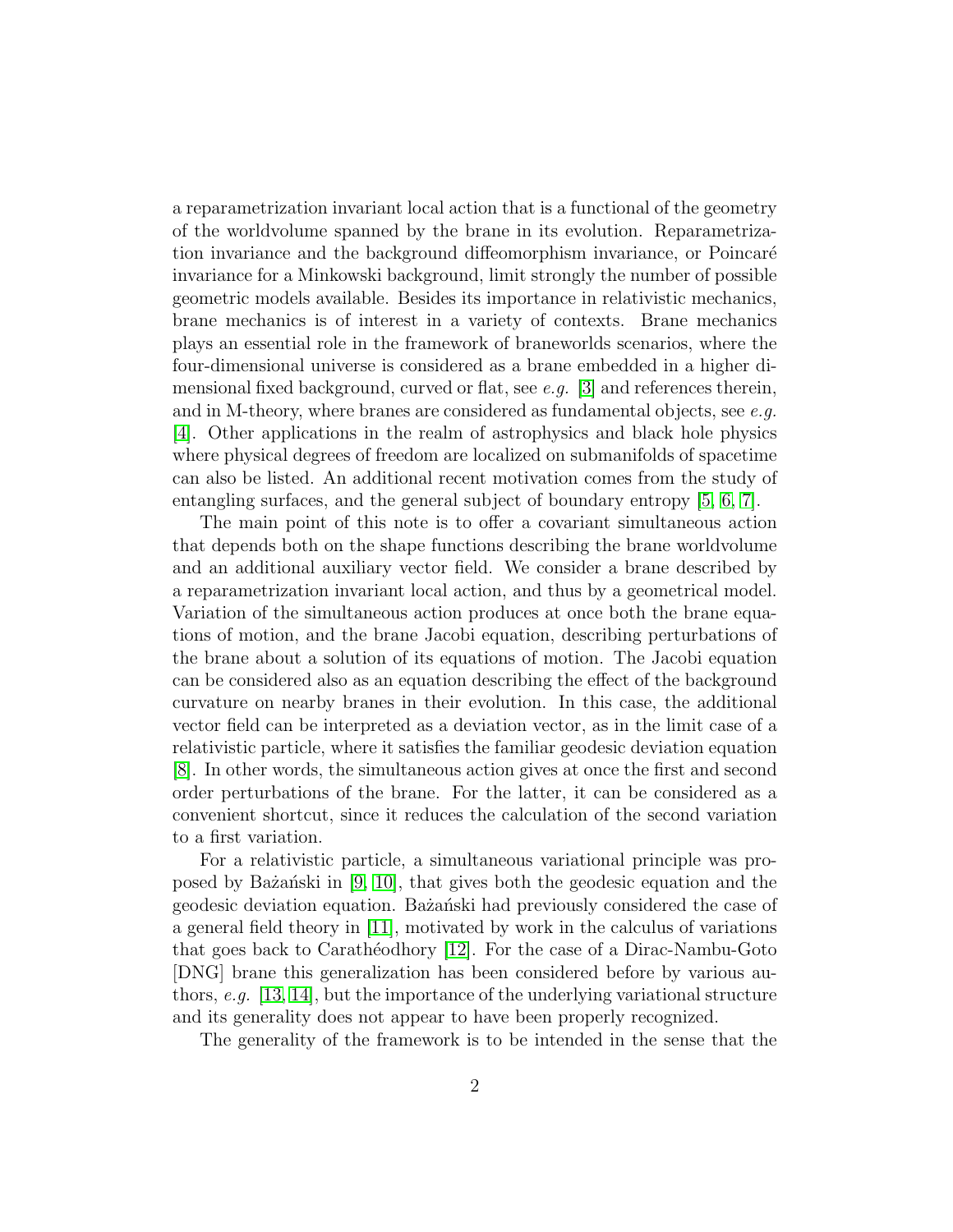simultaneous action captures, in a first approximation, the effect of the background spacetime on the evolution of the brane. If the brane is seen as a test object, then one obtains information about the background curvature. On the other hand, if one is interested in the dynamics of the brane itself, and its perturbations, the background curvature can be seen as an external force. Moreover, the generality is also intended in the sense that there is a simultaneous action for any type of geometric brane model. In this note we focus on geometric models that depend on the worldvolume intrinsic geometry only. For models that depend also on the worldvolume extrinsic geometry, the simultaneous action maintains its form only in a flat background. For a version where the action becomes a free energy describing elementary excitations of lipid membranes see [\[15\]](#page-11-14).

We start by setting our notation. The brane of dimension  $d$  sweeps in its evolution a worldvolume w of dimension  $d + 1$ . The worldvolume w can be described in parametric form by the (time-like) local embedding functions  $x^{\mu} = X^{\mu}(\xi^a)$ , in a fixed background spacetime  $\{M, g_{\mu\nu}\}\$  of dimension  $N+1$  with local coordinates  $x^{\mu}$ , and where  $\xi^{a}$  are local coordinates for w.  $(\mu, \nu, \dots = 0, 1, \dots, N; a, b, \dots = 0, 1, \dots, d)$ . The  $d + 1$  tangent vectors to the worldvolume w are  $X_a^{\mu} = \partial_a X^{\mu} = \partial X^{\mu}/\partial \xi^a$ , and the induced metric, or first fundamental form, on w is  $\gamma_{ab} = g_{\mu\nu} X_a^{\mu} X_b^{\nu}$ , with determinant  $\gamma$ . Spacetime indices are lowered and raised with the spacetime metric  $g_{\mu\nu}$  and its inverse  $g^{\mu\nu}$ . Tangential indices are raised with the inverse induced metric  $\gamma^{ab}$  and lowered with  $\gamma_{ab}$ . The background spacetime covariant derivative  $\nabla_{\mu}$  is assumed to be torsionless and compatible with the background metric  $g_{\mu\nu}$ , with Riemann curvature  $[\nabla_{\mu}, \nabla_{\nu}]V^{\rho} = -R_{\mu\nu\sigma}{}^{\rho}V^{\sigma}$ , where we follow the conventions of [\[8\]](#page-11-7). We denote with  $\overline{\nabla}_a$  the worldvolume covariant derivative compatible with the induced metric  $\gamma_{ab}$ ,  $\nabla_a \gamma_{bc} = 0$ , with Riemann curvature  $\mathcal{R}_{abc}^{\ d}$ . The extrinsic curvature tensor, or second fundamental form, is defined as  $K_{ab}{}^i = -g_{\mu\nu}n^{\mu}i\nabla_a X_b^{\nu}$ , and  $K^i = \gamma^{ab}K_{ab}{}^i$  denotes the mean extrinsic curvature. The spacelike normal vectors  $n^{\mu i}$  to the worldvolume  $(i, j... = 1, 2, ..., N - d)$  are defined up to a sign and a rotation by  $g_{\mu\nu}X_a^{\mu}n^{\nu}{}_i=0$  and  $g_{\mu\nu}n^{\mu}{}_in^{\nu}{}_j=\delta_{ij}$ . Our apologies for the plethora of indices, but we find it clearer than idiosyncratic or abstract notations that emphasize manifest covariance, at the expense of convenience.

Consider the general case of a brane model described by a reparametriza-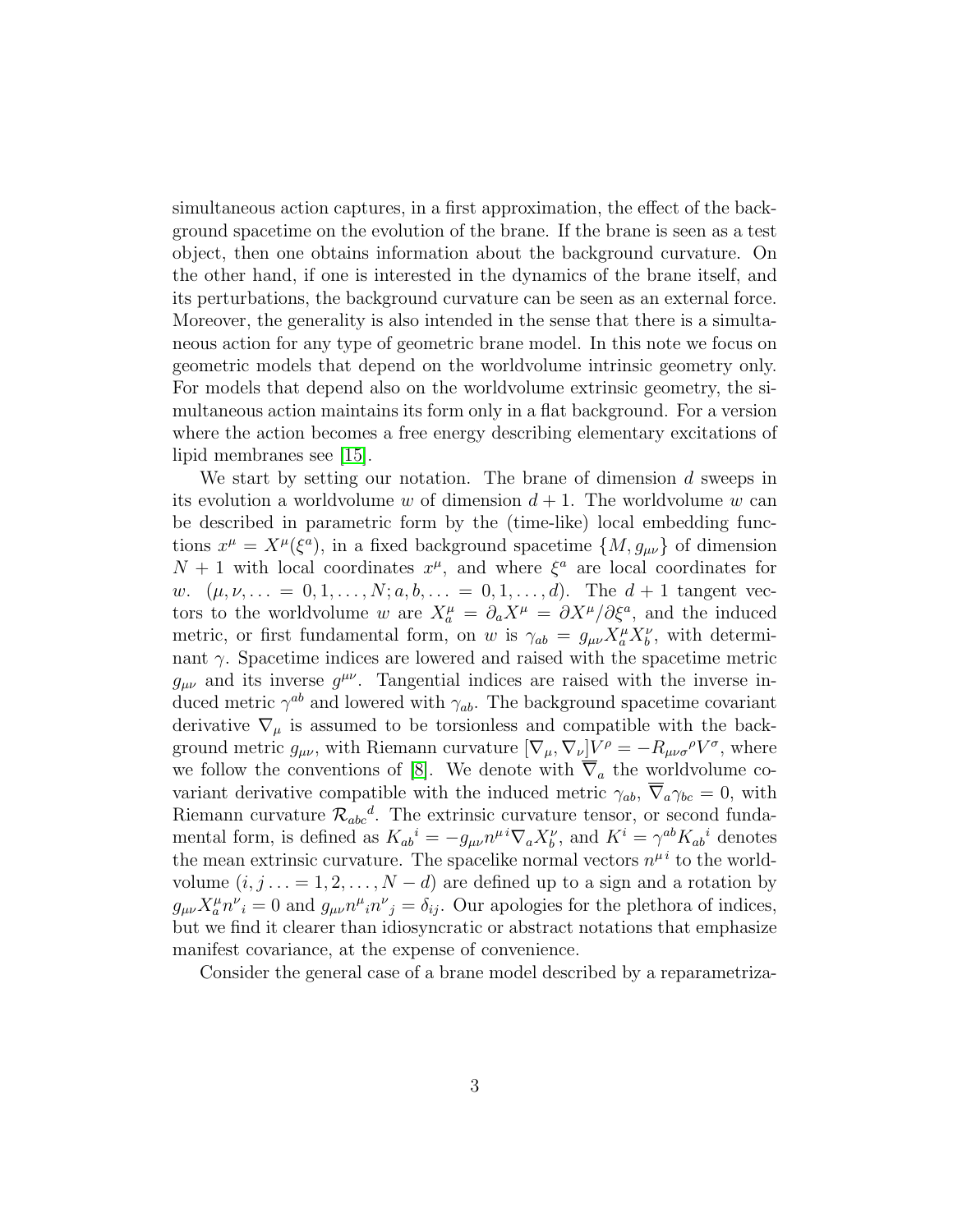tion invariant local action,

<span id="page-3-0"></span>
$$
S[X] = \int_{w} \mathcal{L}(X_a^{\mu}), \qquad (1)
$$

where the Lagrangian density of weight one  $\mathcal{L}(X_a^{\mu})$  depends at most on first derivatives of the embedding functions, i.e. only on the intrinsic geometry of the worldvolume w. We have absorbed the differential  $d^{d+1}\xi$  in the integral sign, henceforth. The simplest example is the DNG model, proportional to the volume of  $w$ , with  $\mu$  a constant tension,

<span id="page-3-1"></span>
$$
S_{DNG}[X] = -\mu \int_w \sqrt{-\gamma} \,. \tag{2}
$$

As a second example, the Regge-Teitelboim model for gravity *á la string* [\[16\]](#page-11-15), or 'geodetic gravity' [\[17\]](#page-11-16), is defined by the action

$$
S_{RT}[X] = -\rho \int_w \sqrt{-\gamma} \mathcal{R}, \qquad (3)
$$

where  $\rho$  is a constant, and  $R$  denotes the scalar curvature of the worldvolume covariant derivative  $\overline{\nabla}_a$  compatible with the induced metric  $\gamma_{ab}$ , *i.e.*  $\overline{\nabla}_a \gamma_{bc} =$ 0.

The standard variational approach considers the first variation of the action with respect to an infinitesimal variation of the fields, in this case the embedding functions. Its vanishing, under appropriate boundary conditions, produces the equations of motion for the brane. The second variation of the action, assuming that the equations of motion are satisfied, gives a quadratic form, or index, that establishes the stability of the field configurations. In addition, the vanishing of the second variation produces the Jacobi equation for the brane, that in the case of the relativistic particle is known as the geodesic deviation equation.

The simultaneous action is quite compact and elegant,

<span id="page-3-2"></span>
$$
S[X,\eta] = \int_{w} \mathcal{P}_{\mu}^{a} \nabla_{a} \eta^{\mu}.
$$
 (4)

The two independent fields are  $X^{\mu}(\xi^a)$ , the worldvolume embedding functions, and an auxiliary vector field  $\eta^{\mu}(\xi^a)$ .  $\nabla_a$  is the directional covariant derivative along the tangent vectors,  $\nabla_a = X_a^{\mu} \nabla_{\mu}$ . Note the analogy with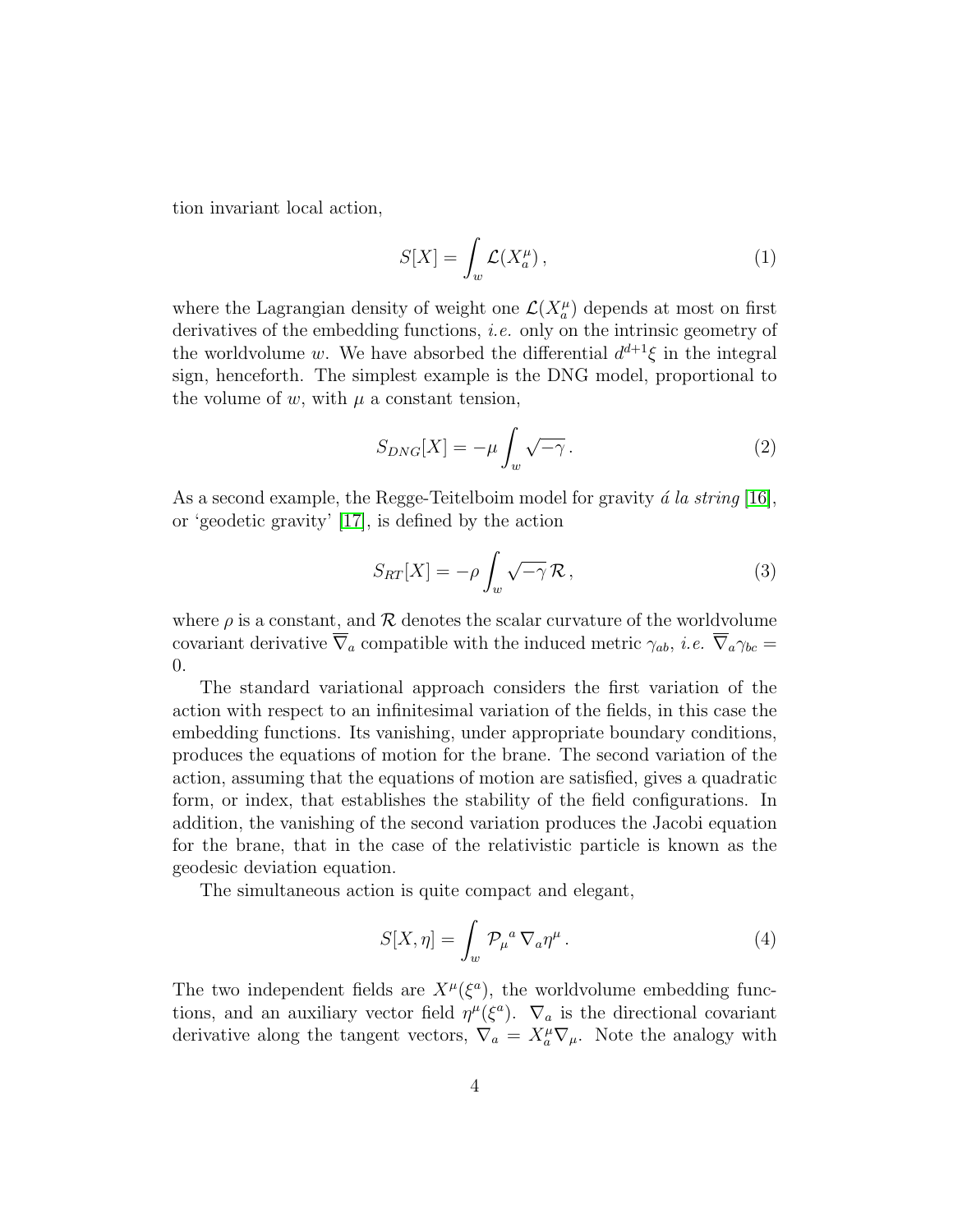a symplectic potential of the form  $pdq$ . The canonical momentum is the worldvolume vector density and spacetime 1-form,

<span id="page-4-0"></span>
$$
\mathcal{P}_{\mu}{}^{a} = \frac{\partial \mathcal{L}}{\partial X_{a}^{\mu}}.
$$
\n(5)

The symmetries of the simultaneous action are worldvolume diffeomorphisms, or reparametrization invariance, and a constant translation of the auxiliary field. In addition, the action is a scalar under background diffeomorphisms, or Poincar´e transformations in the case of a flat Minkowski background.

The first variation of the simultaneous action with respect to an infinitesimal variation of the auxiliary field  $\eta^{\mu} \to \eta^{\mu} + \delta \eta^{\mu}$ , keeping the embedding functions fixed, is simply

<span id="page-4-1"></span>
$$
\delta_{\eta} S[X,\eta]|_{X} = \int_{w} \mathcal{P}_{\mu}^{a} \nabla_{a} \delta \eta^{\mu} = -\int_{w} (\nabla_{a} \mathcal{P}_{\mu}^{a}) \delta \eta^{\mu} = \int_{w} \mathcal{E}_{\mu}(\mathcal{L}) \delta \eta^{\mu} \qquad (6)
$$

where we have integrated by parts, and we have neglected a boundary term at the moment, for the sake of simplicity. Further, we have identified  $\mathcal{E}_{\mu}(\mathcal{L}) =$  $-\nabla_a \mathcal{P}_\mu^a$  as the Euler-Lagrange derivative of the Lagrangian density  $\mathcal{L}$ . The vanishing of this first variation under an arbitrary variation of the auxiliary field,  $\delta_{\eta}S[X,\eta]|_{X}=0$ , therefore implies the equations of motion for the brane

<span id="page-4-2"></span>
$$
\mathcal{E}_{\mu}(\mathcal{L}) = -\nabla_a \mathcal{P}_{\mu}^{\ a} = 0. \tag{7}
$$

Note that this part of the simultaneous variational principle is model independent, in the sense that it does not depend on the specific form of  $\mathcal{L}(X_a^{\mu}),$ and that it uses the fact that the equations of motion can be written as a conservation law, [\[1,](#page-11-0) [18\]](#page-11-17). This is simply a dimensionally reduced version of the conservation of the stress-energy tensor for a relativistic theory.

Turning to the variation of the simultaneous action with respect to a variation of the embedding functions,  $X^{\mu} \to X^{\mu} + \delta X^{\mu}$ , we adopt a covariant variational derivative

$$
\delta_X = \delta X^\mu \nabla_\mu \tag{8}
$$

along the variation  $\delta X^{\mu}$ , as opposed to the usual variation that would involve a one-parameter family of embedding functions  $X^{\mu}(\xi^a, s)$ , with s an arbitrary parameter, and a coordinate variation  $\delta X^{\mu} = (\partial X^{\mu}(\xi^{a}, s)/\partial s)|_{s=0}$ as is customary in the calculus of variations [\[19\]](#page-12-0). For a careful treatment of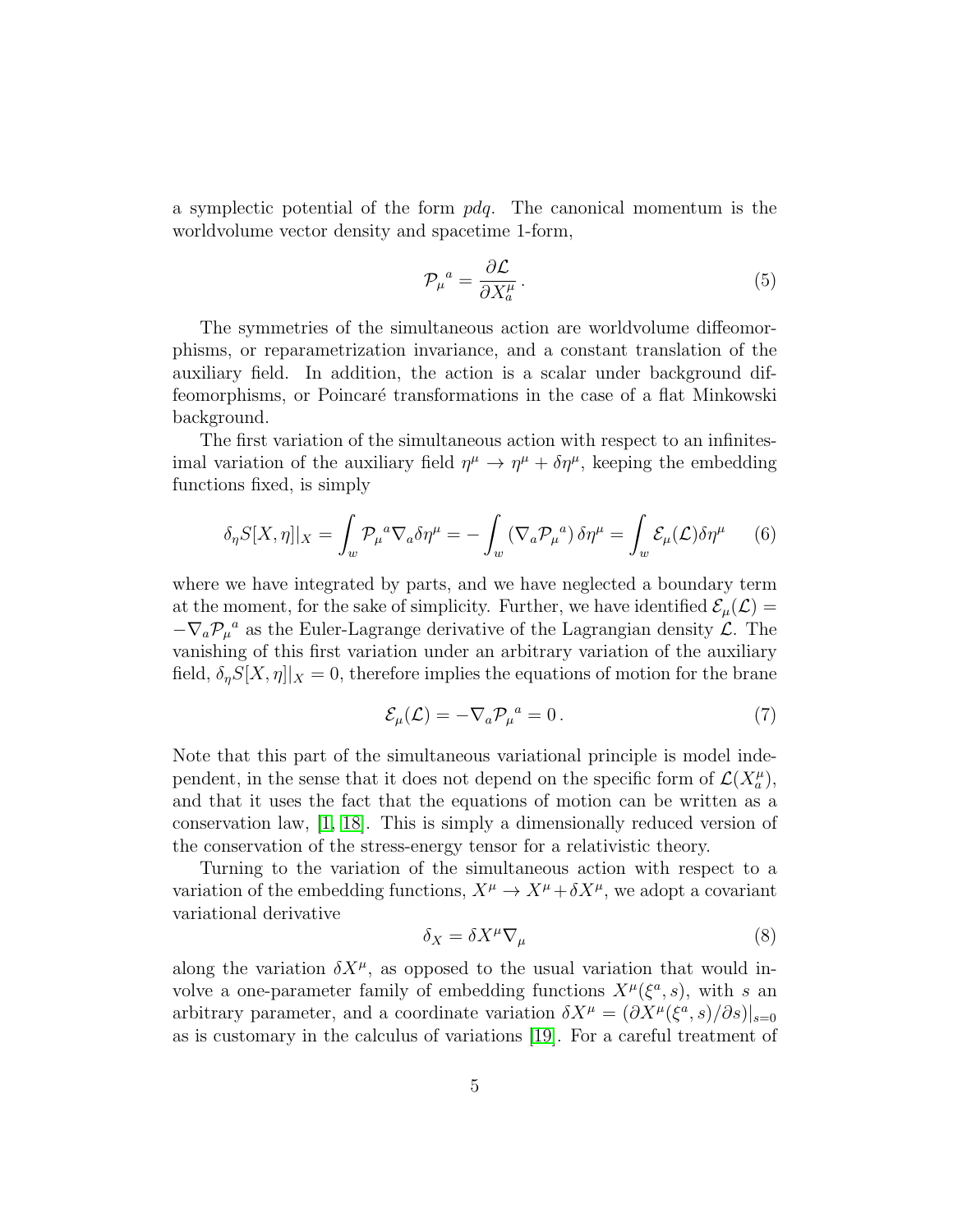the covariant variational derivative see e.g. [\[9,](#page-11-8) [2\]](#page-11-1). The clear advantage is that  $\delta_X g_{\mu\nu} = 0$ , since the background covariant derivative is metric compatible.

Keeping the auxiliary field  $\eta^{\mu}$  fixed, we have

<span id="page-5-0"></span>
$$
\delta_X S[X,\eta]|_{\eta} = \int_w [(\delta_X \mathcal{P}_{\mu}{}^a) \nabla_a \eta^{\mu} + \mathcal{P}_{\mu}{}^a \delta_X \nabla_a \eta^{\mu}]. \tag{9}
$$

Using the definition of the canonical momentum [\(5\)](#page-4-0), the first term can be written as

$$
(\delta_X \mathcal{P}_{\mu}{}^a) \nabla_a \eta^{\mu} = \frac{\delta^2 \mathcal{L}}{\partial X_b^{\nu} \partial X_a^{\mu}} (\delta_X X_b^{\nu}) \nabla_a \eta^{\mu}
$$
  

$$
= \mathcal{H}_{\nu\mu}^{ba} (\delta_X X_b^{\nu}) \nabla_a \eta^{\mu} = \mathcal{H}_{\nu\mu}^{ba} (\nabla_b \delta X^{\nu}) \nabla_a \eta^{\mu}, \qquad (10)
$$

where we have defined the Hessian

<span id="page-5-1"></span>
$$
\mathcal{H}^{ba}_{\nu\mu} = \frac{\delta^2 \mathcal{L}}{\partial X_b^{\nu} \partial X_a^{\mu}}\,,\tag{11}
$$

and in the second line we have used the fact that variation and partial derivative commute,  $\delta_X X_b^{\nu} = \nabla_b \delta X^{\nu}$  [\[2\]](#page-11-1). Note that the Hessian is degenerate, it admits null eigenvectors, because of the gauge freedom associated with reparametrization invariance. The Hessian is symmetric in pairs of indices

<span id="page-5-4"></span>
$$
\mathcal{H}_{\nu\mu}^{ba} = \mathcal{H}_{\mu\nu}^{ab} \,. \tag{12}
$$

To obtain the second term in [\(9\)](#page-5-0), one takes into account the dependance of the covariant derivative on the embedding functions, and exploits the Bianchi identity, together with the independence of the field variables  $X^{\mu}$  and  $\eta^{\mu}$ , in the sense that  $\delta_X \eta^\mu = 0$ , to obtain

<span id="page-5-2"></span>
$$
\mathcal{P}_{\mu}{}^{a}\delta_{X}\nabla_{a}\eta^{\mu} = \mathcal{P}_{\mu}{}^{a}[\delta_{X},\nabla_{a}]\eta^{\mu} = -R_{\rho\sigma\nu}{}^{\mu}\delta X^{\rho}X_{a}^{\sigma}\eta^{\nu}\mathcal{P}_{\mu}{}^{a},\tag{13}
$$

Inserting [\(11\)](#page-5-1) and [\(13\)](#page-5-2) in the variation [\(9\)](#page-5-0) results immediately in

<span id="page-5-3"></span>
$$
\delta_X S[X,\eta]|_{\eta} = \int_w \left[ \mathcal{H}_{\nu\mu}^{ba} (\nabla_b \delta X^{\nu}) \nabla_a \eta^{\mu} - R_{\rho\sigma\nu}{}^{\mu} \delta X^{\rho} X_a^{\sigma} \eta^{\nu} \mathcal{P}_{\mu}{}^a \right] \,. \tag{14}
$$

At this point, if we identify the auxiliary field with the embedding functions variation,  $\eta^{\mu} = \delta X^{\mu}$ , we have obtained in a few lines a general expression for the second variation of the geometric model [\(1\)](#page-3-0), making evident the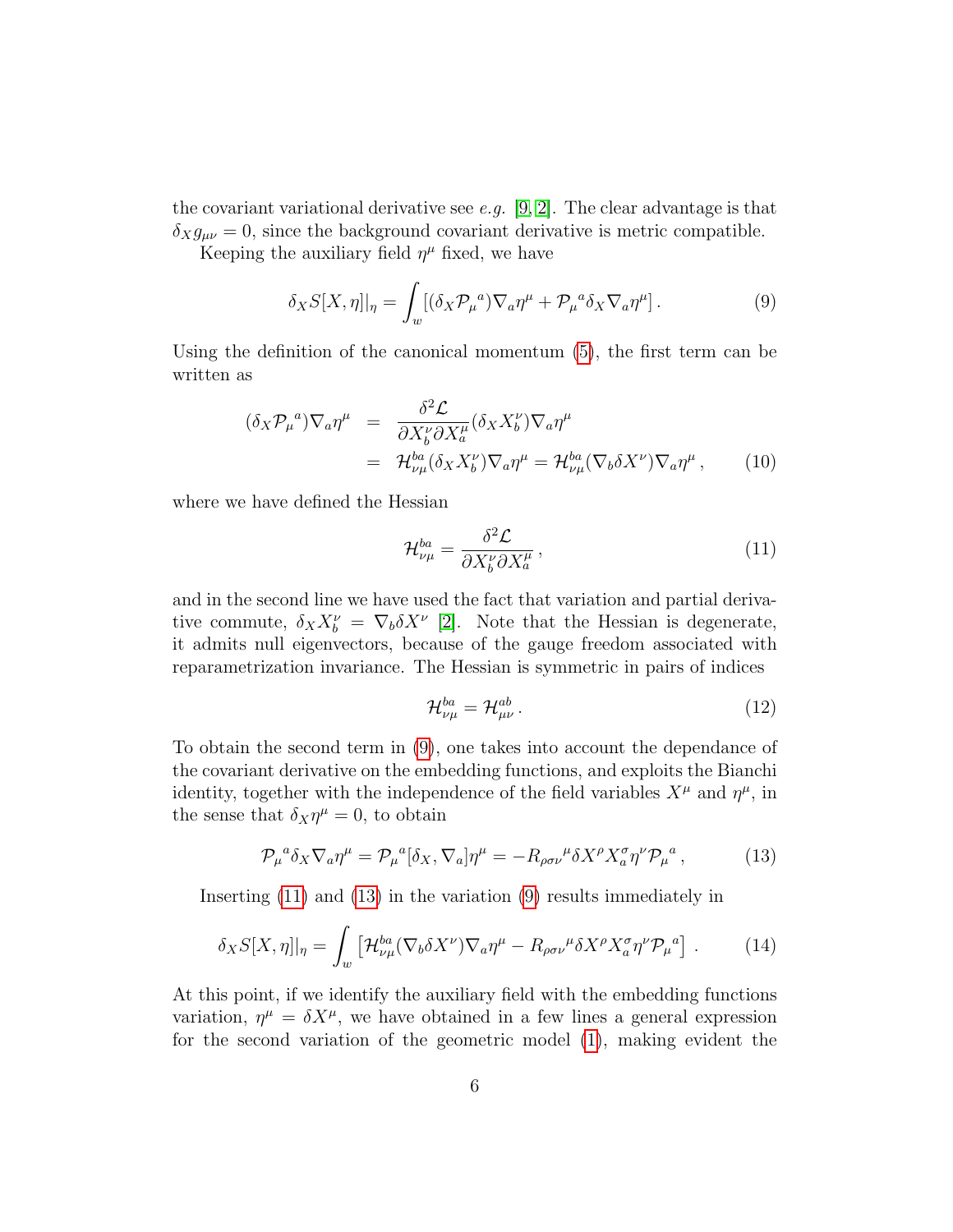convenience of the simultaneous action approach. This can be compared with more laborious approaches available in the literature. Moreover, the central role of the Hessian is brought to the forefront.

To arrive at the Jacobi equations for the brane, all is needed is integration by parts of the first term in [\(14\)](#page-5-3), neglecting a boundary term. This yields

$$
\delta_X S[X,\eta]|_{\eta} = -\int_w \left\{ \left[ \nabla_b \left( \mathcal{H}_{\nu\mu}^{ba} \nabla_a \eta^{\mu} \right) \right] + R_{\nu\sigma\rho}^{\ \ \mu} X_a^{\sigma} \eta^{\rho} \mathcal{P}_{\mu}^{\ a} \right\} \delta X^{\nu} \,. \tag{15}
$$

The vanishing of this variation gives the Jacobi equations for the brane

$$
\mathcal{J}_{\nu}(\mathcal{L}) = \nabla_b \left( \mathcal{H}_{\nu\mu}^{ba} \nabla_a \eta^{\mu} \right) + R_{\nu\sigma\rho}{}^{\mu} X_a^{\sigma} \eta^{\rho} \mathcal{P}_{\mu}{}^a = 0 \,. \tag{16}
$$

The first 'kinetic term' involves the Hessian of the geometric model. To obtain this, a specific choice of the geometric model is needed. The second term can be interpreted as providing an 'external force' on  $\eta^{\mu}$  caused by a non-trivial background spacetime curvature. To our knowledge, the general structure of this equation has not been presented before in the brane mechanics literature.

To summarize, simultaneously one obtains the brane equations of motion and the Jacobi equations for the brane. It is somewhat amusing the interchange of tasks: the variation with respect to the deviation vector gives the equations of motion for the shape functions, and the variation with respect to the shape functions gives the Jacobi equations for the deviation vector. The added benefit of the simultaneity is that it is not necessary to impose by hand that the Jacobi equation is to be evaluated on-shell. Simultaneity makes it automatic.

In order to illustrate the general formalism, we conside the DNG model [\(2\)](#page-3-1) in an arbitrary background curved spacetime. This can be compared to the more conventional treatment offered by Carter in a covariant approach [\[20\]](#page-12-1). The conclusions are the same, but in a different guise. For a DNG model, we have that the canonical linear momentum is

$$
\mathcal{P}_{\mu}{}^{a} = \frac{\partial \mathcal{L}_{DNG}}{\partial X_{a}^{\mu}} = -\mu \sqrt{-\gamma} \, g_{\mu\nu} \gamma^{ab} X_{b}^{\nu} \,. \tag{17}
$$

Note that it is tangential to the worldvolume, as is the case for any intrinsic geometric model, and isotropic.

The simultaneous action [\(4\)](#page-3-2) takes the form

<span id="page-6-0"></span>
$$
S_{DNG}[X,\eta] = -\mu \int_w \sqrt{-\gamma} \, g_{\mu\nu} \gamma^{ab} X_b^{\nu} \nabla_a \eta^{\mu} \,. \tag{18}
$$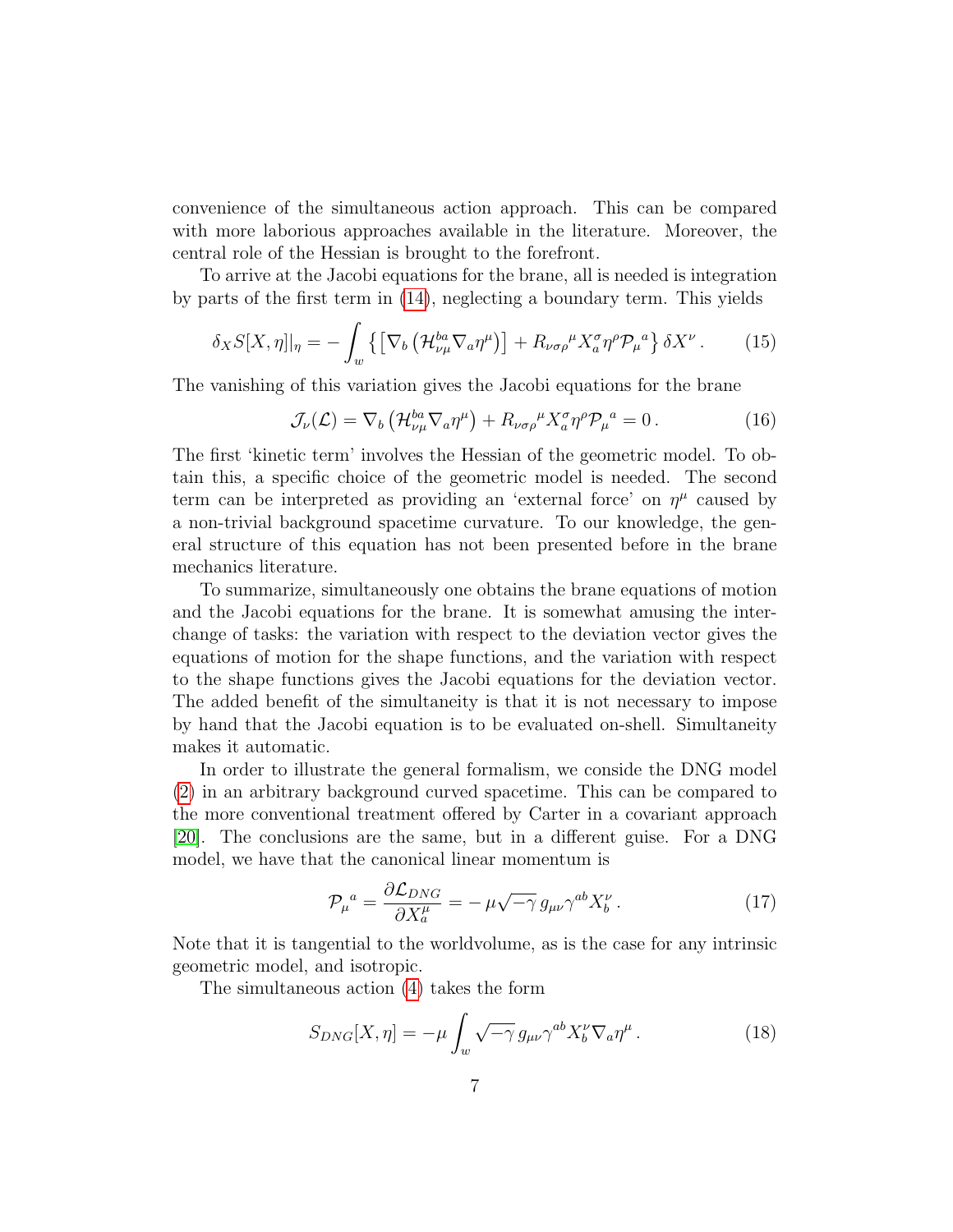The vanishing of the first variation of this simultaneous action with respect to  $\eta$ , see [\(6\)](#page-4-1), gives the DNG equations of motion, as in [\(7\)](#page-4-2),

$$
\nabla_a \mathcal{P}_\mu{}^a = -\mu \nabla_a \left( \sqrt{-\gamma} \, g_{\mu\nu} \gamma^{ab} X_b^{\nu} \right) , \qquad (19)
$$

Its normal projection gives

$$
n^{\mu}{}_{i}\nabla_{a}P_{\mu}{}^{a} = \mu\sqrt{-\gamma}K_{i} = 0, \qquad (20)
$$

*i.e.* the vanishing of the worldvolume mean extrinsic curvature  $K_i = \gamma^{ab} K_{ab}$ . This is the relativistic version of the equilibrium condition for a minimal surface in an arbitrary codimension.

For the variation of the simultaneous action with respect to a variation of the embedding functions, see [\(11\)](#page-5-1), we need a short calculation to yield for the Hessian [\(11\)](#page-5-1)

<span id="page-7-0"></span>
$$
\mathcal{H}_{\nu\mu}^{ba} = \sqrt{-\gamma} \left( \gamma^{ab} n_{\mu\nu} + X_{\mu\nu}^{ab} \right) , \qquad (21)
$$

where we have used the completeness relationship

<span id="page-7-1"></span>
$$
g^{\mu\nu} = h^{\mu\nu} + n^{\mu\nu} = \gamma^{ab} X_a^{\mu} X_b^{\nu} + n^{\mu}{}_i n^{\nu}{}^i , \qquad (22)
$$

to define the tangential and normal projectors  $h^{\mu\nu}$  and  $n^{\mu\nu}$ , respectively. The tangential bivector that appears in [\(21\)](#page-7-0) is

$$
X_{ab}^{\mu\nu} = 2X_a^{[\mu} X_b^{\nu]},\tag{23}
$$

.

.

with all indices raised with  $\gamma^{ab}$  and lowered with  $g_{\mu\nu}$ , respectively. It vanishes identically for a relativistic particle, and it respects the symmetry property [\(12\)](#page-5-4).

Inserting [\(21\)](#page-7-0) for  $\mathcal{H}_{\nu\mu}^{ba}$  in the first variation [\(14\)](#page-5-3) gives immediately

$$
\delta S_X[X,\eta]|_{\eta} = -\mu \int_w \sqrt{-\gamma} \left[ \left( \gamma^{ab} n_{\mu\nu} + X^{ab}_{\mu\nu} \right) \left( \nabla_b \delta X^{\nu} \right) \nabla_a \eta^{\mu} - R_{\rho\sigma\nu}{}^{\mu} \delta X^{\rho} h^{\sigma}{}_{\mu} \eta^{\nu} \right]
$$
\n(24)

If at this point we identify the auxiliary field  $\eta^{\mu}$  with the variation of the embedding functions  $\delta X^{\mu}$ , this expression reproduces the second variation of the DNG action with respect to variations of the embedding functions [\[20,](#page-12-1) [21\]](#page-12-2). By integrating by parts the first term, and neglecting a boundary term, we obtain

$$
\delta S_X[X,\eta]|_{\eta} = \mu \int_w \left\{ \nabla_b \sqrt{-\gamma} \left[ \left( \gamma^{ab} n_{\mu\nu} + X_{\mu\nu}^{ab} \right) \nabla_a \eta^{\mu} \right\} \delta X^{\nu} + \sqrt{-\gamma} R_{\rho\sigma\nu}{}^{\mu} \delta X^{\rho} h^{\sigma}{}_{\mu} \eta^{\nu} \right] \tag{25}
$$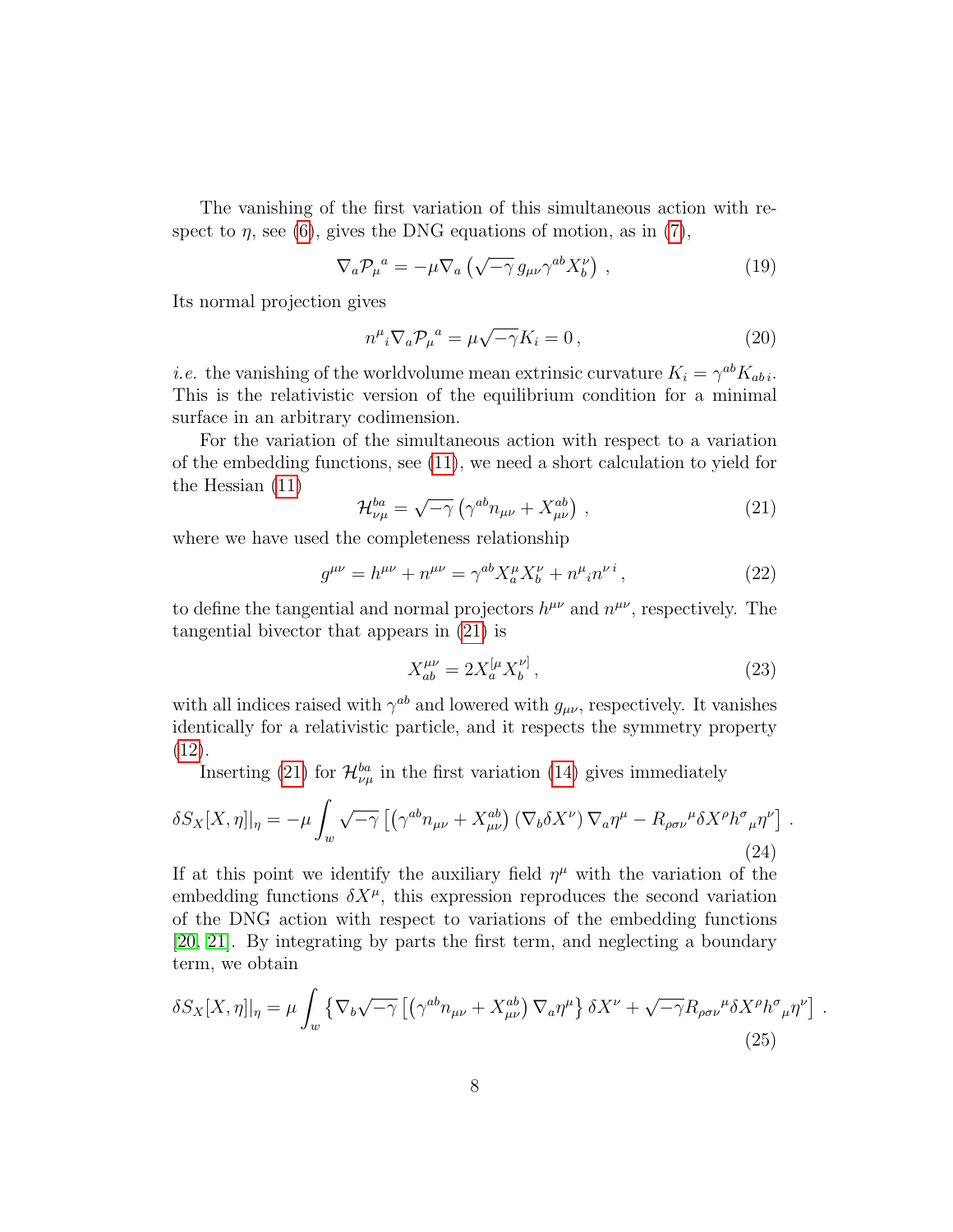Setting this variation to vanish,  $\delta S_X[X, \eta] |_{\eta} = 0$ , gives the Jacobi equations for the DNG brane

$$
\mathcal{J}_{\nu}(\mathcal{L}_{\mathcal{DNG}}) = \mu \nabla_b \sqrt{-\gamma} \left[ \left( \gamma^{ab} n_{\mu\nu} + X_{\mu\nu}^{ab} \right) \nabla_a \eta^{\mu} \right] + \mu \sqrt{-\gamma} R_{\nu\sigma\mu}{}^{\rho} h^{\sigma}{}_{\rho} \eta^{\mu} = 0. \tag{26}
$$

The first kinetic term differs from the one of the case of a particle, see below, for the presence, in general, of the 'friction' term due to the tangential bivector. It should be noted that these Jacobi equations have been obtained before in a different, but ultimately equivalent form in [\[14\]](#page-11-13). These equations provide a generalization to branes of the well known geodesic deviation equation for particles.

For the special case of a relativistic particle, the degenerate case of a brane of dimension zero, the simultaneous action was introduced by Bažanski in [\[9,](#page-11-8) [10\]](#page-11-9), applying a general formalism he developed in [\[11\]](#page-11-10). The simultaneous Bażański action is given by the specialization of the simultaneous DNG action [\(18\)](#page-6-0) to a 0-brane as

$$
S[X,\eta] = m \int_{w} \frac{g_{\mu\nu}U^{\nu}}{\sqrt{-\gamma}} \nabla_{U}\eta^{\mu}, \qquad (27)
$$

where we set  $\sigma = m$ .  $U^{\nu} = dX^{\nu}(\xi)/d\xi$  is the time-like tangent vector to the particle worldline,  $\gamma = g_{\mu\nu}U^{\mu}U^{\nu}$  is the one-dimensional metric, and the directional derivative is  $\nabla_U = U^{\mu} \nabla_{\mu}$ . The apparent sign mistake is due to the one-dimensional fact  $\sqrt{-\gamma}\gamma^{-1} = -1/\sqrt{-\gamma}$ , that illustrates how the special case of a worldline can be misleading in a generalization to a higher dimensional brane. Note that the canonical momentum takes the form

$$
P_{\mu} = \frac{m}{\sqrt{-\gamma}} g_{\mu\nu} U^{\nu} . \tag{28}
$$

The equations of motion that are obtained by the vanishing of the first variation of this simultaneous action are given by

$$
\delta \eta : \qquad \qquad -m \nabla_U \left( \frac{1}{\sqrt{-\gamma}} g_{\mu\nu} U^{\mu} \right) = 0 \,, \tag{29}
$$

$$
\delta X: \qquad m \nabla_U \left[ \frac{1}{\sqrt{-\gamma}} (g_{\mu\nu} - h_{\mu\nu}) \nabla_U \eta^\nu \right] + m R_{\mu\sigma\alpha\nu} U^\sigma U^\alpha \eta^\nu = 0. \tag{30}
$$

The first is simply the geodesic equation. The second is the Jacobi equation, or geodesic deviation equation, when  $\eta^{\mu}$  is interpreted as the deviation vector between neighbouring geodesics [\[8\]](#page-11-7). The Jacobi equation can be rewritten as

$$
m\nabla_U \left[ \frac{1}{\sqrt{-\gamma}} n_{\mu\nu} \nabla_U \eta^\nu \right] + m R_{\mu\sigma\alpha\nu} U^\sigma U^\alpha \eta^\nu = 0, \qquad (31)
$$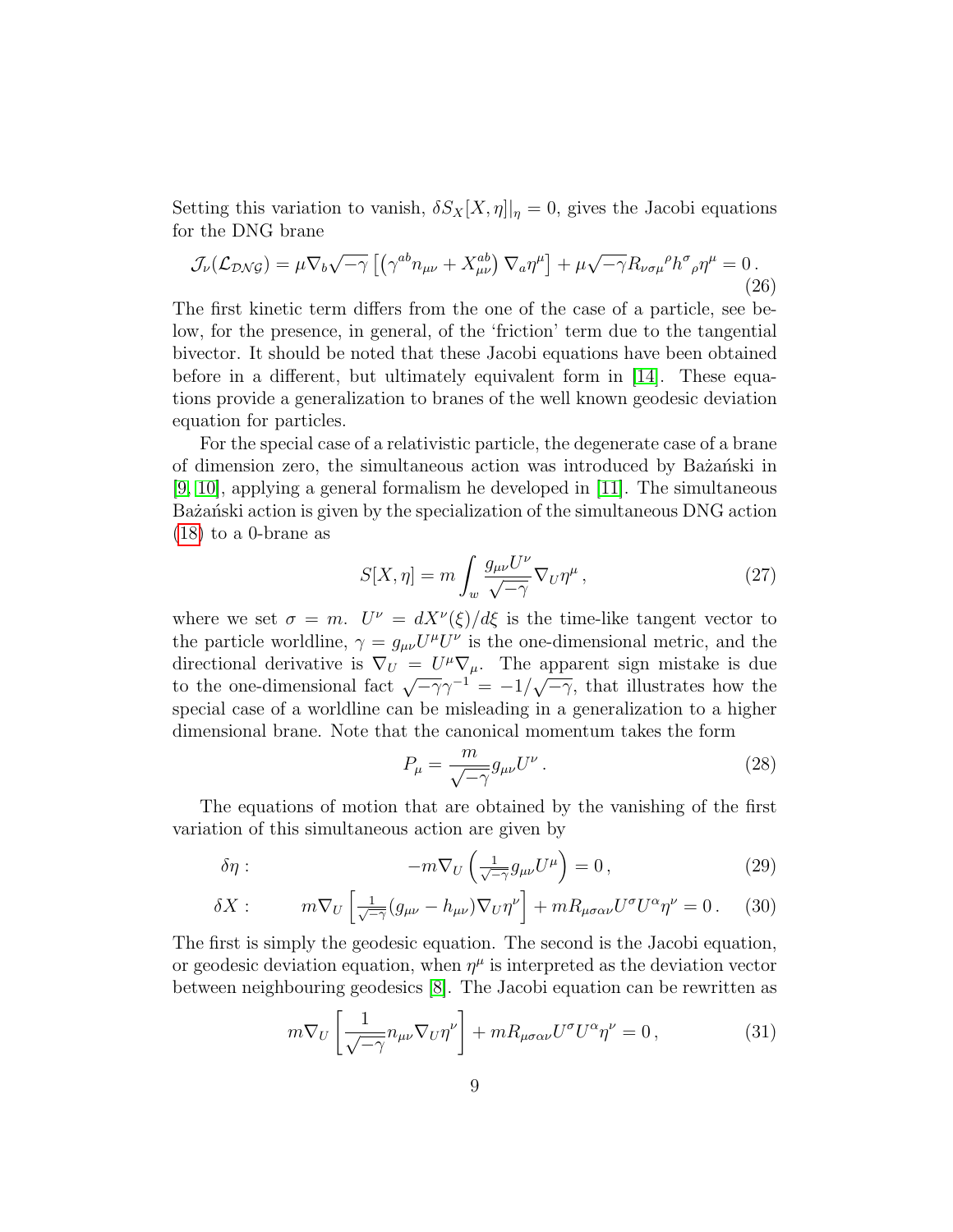using the one-dimensional version of the completeness relationship [\(22\)](#page-7-1), with the one-dimensional particularity for the tangential projector,  $h^{\mu\nu} = U^{\mu}U^{\nu}/(g_{\rho\sigma}U^{\rho}U^{\sigma})$ . The generalization of this result from the special case of a relativistic particle, to the more general case of a brane of arbitrary dimension did require a better appreciation of the fundamental role of the canonical momentum.

For the Regge-Teitelboim model, or 'geodetic gravity', the covariant simultaneous action takes the form

$$
S[X,\eta] = \rho \int_w \sqrt{-\gamma} \, g_{\mu\nu} \mathcal{G}^{ab} \, X_a^{\mu} \nabla_b \eta^{\nu} \,. \tag{32}
$$

where  $\mathcal{G}_{ab} = \mathcal{R}_{ab} - (1/2)\mathcal{R}\gamma_{ab}$  denotes the Einstein tensor of the covariant derivative  $\overline{\nabla}_a$  compatible with the induced metric  $\gamma_{ab}$ . The resulting equations of motion are well known as  $\mathcal{G}^{ab}K_{ab}^i = 0$  [\[16,](#page-11-15) [17\]](#page-11-16), and they can be derived from a variation of this action with respect to the auxiliary field  $\eta^{\mu}$ . The Jacobi equations involve a more laborious calculation, that will be presented elsewhere, together with its physical consequences in brane world scenarios [\[22\]](#page-12-3).

In the case of a dependance of the geometric model on the worldvolume extrinsic geometry, the covariant simultaneous action mantains its form [\(4\)](#page-3-2) in a flat Minkowski background, with the appropriate expression for the canonical momentum for a higher derivative theory, given by

$$
P_{\mu}^{a} = \frac{\partial \mathcal{L}}{\partial X_{a}^{\mu}} - \nabla_{a} \left( \frac{\partial \mathcal{L}}{\partial X_{ab}^{\mu}} \right) , \qquad (33)
$$

where  $X^{\mu}{}_{ab} = \nabla_a \nabla_b X^{\mu}$  is the covariant second derivative of the embedding functions, see [\[15\]](#page-11-14) for a treatment in the context of the free energy for lipid membranes, where an analogue of the same variational problem occurs.

In conclusion, in this note we have introduced a covariant simultaneous action that, given any reparametrization invariant local geometric model for a relativistic brane, produces at once the equations of motion and the Jacobi equations for the model. At the same time, the action provides a convenient shortcut towards the second variation of the geometric model, as an alternative path towards stability studies. The simultaneous action can be easily extended to accommodate for possible fields living on the brane, or for 'pressure terms' that arise in fundamental branes. Of course, these addictions would gravely affect the simple elegance of the covariant simultaneous principle, but would be useful in applications where external forces are relevant.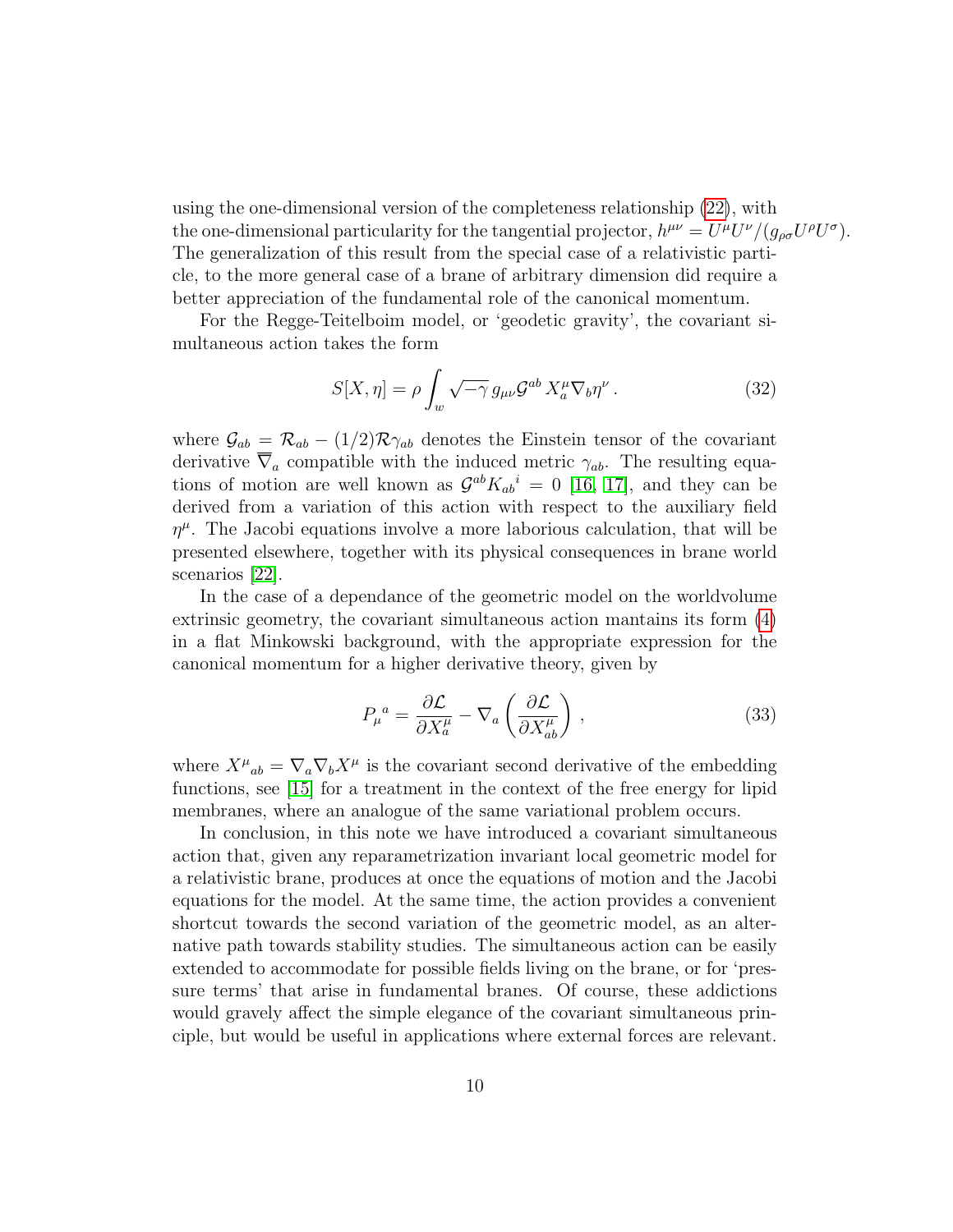# Acknowledgements

GC aknowledges partial support from CONACYT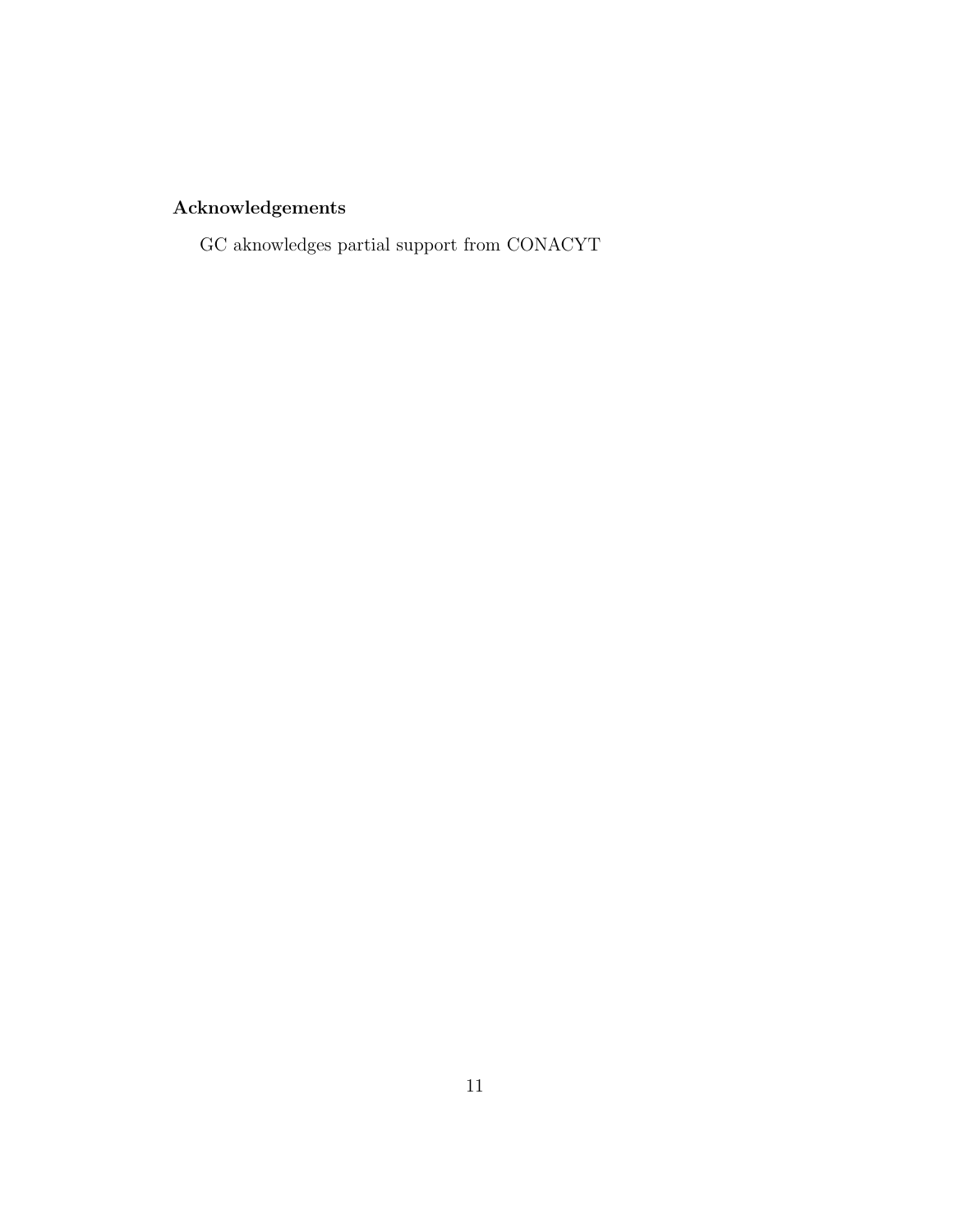## References

#### References

- <span id="page-11-0"></span>[1] B. Carter, Int. J. Theor. Phys. 40 2099 (2001)
- <span id="page-11-1"></span>[2] R. Capovilla R and J. Guven, Phys. Rev. D 51 6736 (1994)
- <span id="page-11-2"></span>[3] R. Martens and K. Koyama, Living Rev. Relativity 7 7 (2010)
- <span id="page-11-3"></span>[4] J. Simon, Living Rev. Relativity 15 3 (2012)
- <span id="page-11-4"></span>[5] J. Armas J and J. Tarrío, JHEP  $04 100 (2018)$
- <span id="page-11-5"></span>[6] E. Engelhardt and E. Fischetti, Surface Theory: the Classical, the Quantum, and the Holographic [arXiv:1904.08423](http://arxiv.org/abs/1904.08423)
- <span id="page-11-6"></span>[7] A.J. Speranza, Geometrical tools for embedding fields, submanifolds, and foliations [arXiv:1904.08012v](http://arxiv.org/abs/1904.08012)2
- <span id="page-11-7"></span>[8] R. Wald General Relativity (U. Chicago Press, 1984)
- <span id="page-11-8"></span>[9] S.L. Bażański, Ann. Inst. H. Poincaré A  $27$ , 145 (1977)
- <span id="page-11-9"></span>[10] S.L. Bażański, *J. Math. Phys.* **30**, 1018 (1989)
- <span id="page-11-10"></span>[11] S.L. Bażański, *Acta Phys. Polon. B*, t. B **7** 305 (1976)
- <span id="page-11-11"></span>[12] C. Carathéodory, *Calculus of variations and Partial Differential Equa*tions of the First Kind (Chelsea Publishing Company, 1989)
- <span id="page-11-12"></span>[13] M.D. Roberts, *Mod. Phys. Lett. A* **25** 1739 (1999)
- <span id="page-11-13"></span>[14] M. Pavšič and M. Kahil, *Centr. Eur. J. Phys.* **10** 414 (2012)
- <span id="page-11-14"></span>[15] R. Capovilla, J. of Phys. Comm. 2 025003 (2018)
- <span id="page-11-15"></span>[16] T. Regge and C. Teitelboim, 1977 in Proc. Marcel Grossman (Trieste), 77 (unpublished).
- <span id="page-11-16"></span>[17] D. Karasik and A. Davidson, Phys. Rev. D 67 064012 (2003)
- <span id="page-11-17"></span>[18] G. Arreaga, R. Capovilla, and J. Guven, Ann. Phys. 279 126 (2000)